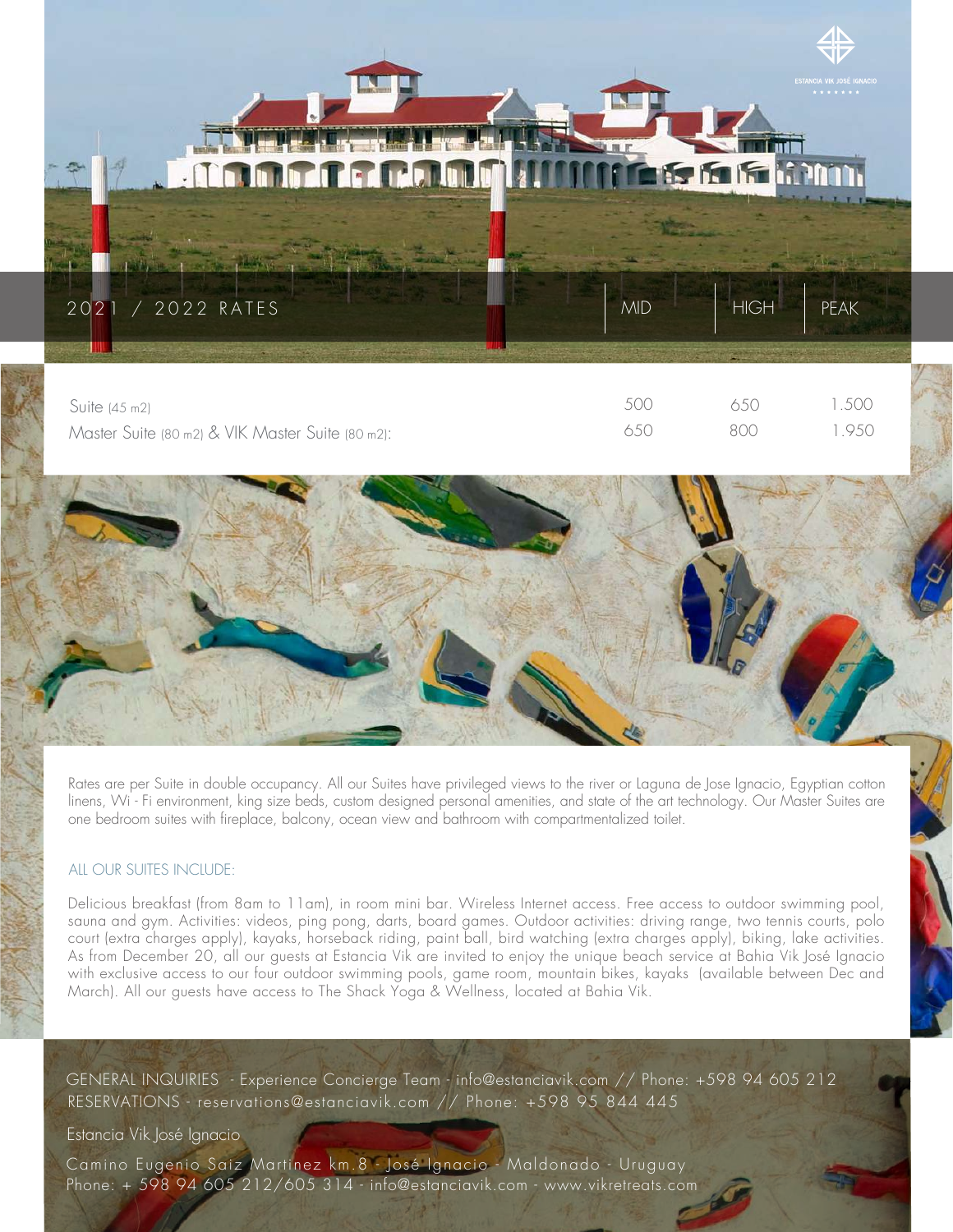

| 2 BEDROOM CASAS:<br>Casa José Ignacio, Blanca y Tierra<br>(Tierra (97 sqm), Blanca (97 sqm), José Ignacio (92 sqm))<br>Tierra and José Ignacio's second room has bunk beds | 4 Guests | 1.350 | 1.800 | 4.250 |
|----------------------------------------------------------------------------------------------------------------------------------------------------------------------------|----------|-------|-------|-------|
| 3 BEDROOM CASAS:<br>Casa Ebano y Raíces<br>(Casa Raíces (145 sqm), Casa Ebano (145 sqm))                                                                                   | 5 Guests | 1.750 | 2.400 | 5.500 |
| 3 BEDROOM CASAS:<br>Casa Mar (145 m2)                                                                                                                                      | 5 Guests | 2.100 | 2.900 | 6.650 |
| <b>SUITES</b>                                                                                                                                                              |          |       |       |       |
| <b>CASA'S DOUBLE ROOMS</b><br>$(Casa - 45 m2)$                                                                                                                             | 2 Guests | 450   | 990   | 2.000 |
| Fuerteventura (Escultura - 65 m2), Caras (Escultura - 65 m2)                                                                                                               | 2 Guests | 1.080 | 1.200 | 3.400 |
| Valentina (Escultura - 80 m2)                                                                                                                                              | 2 Guests | 1.260 | 1.400 | 3.800 |

Rates are per Suite or Casa, per night and are expressed in American Dollars.

Our Suites and Casas have custom designed personal amenities, Egyptian cotton linens, wifi, and King size beds / Single beds.

All our rates include breakfast (from 8am to 11am), in room mini bar, wireless Internet, access to our exclusive deck facing the ocean and our cantilevered outdoor swimming pool, sauna, yoga lessons (extra charges apply), fully equipped game room, mountain bikes, kayaks and gym. All our guests have access to The Shack Yoga & Wellness, located at Bahia Vik.

GENERAL INQUIRIES - Experience Concierge Team - info@playavik.com // Phone: +598 4486 2611/19 or +598 93 704 866 RESERVATIONS - reservations@playavik.com // Phone: +598 95 844 445

Playa Vik José Ignacio

 Calle Los Cisnes - Playa Mansa José Ignacio - Maldonado - Uurugay. Phone: +598 4486 2611/19 o +598 93 704 866 - info@playavik.com - www.vikretreats.com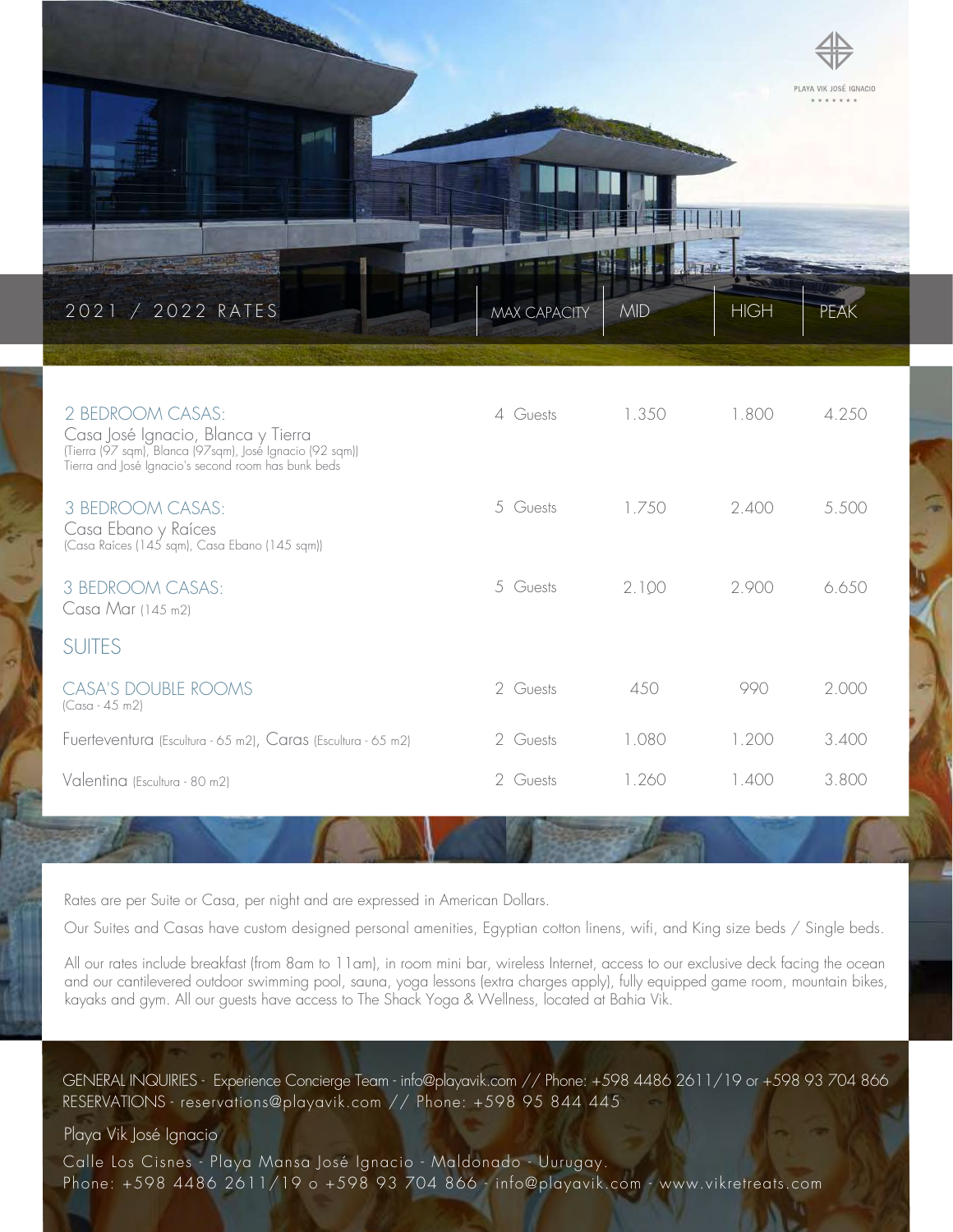

| 2021 / 2022 RATES                                                                      | <b>MAX CAPACITY</b> | <b>MID</b> | <b>HIGH</b> | <b>PEAK</b> |
|----------------------------------------------------------------------------------------|---------------------|------------|-------------|-------------|
|                                                                                        |                     |            |             |             |
| Suites at Main Building Forest view +<br>Suites at Bungalows Forest view               | 2 Guests            | 400        | 6.50        | 1425        |
| Suites at Main Building Partial Ocean view +<br>Suites at Bungalows Partial Ocean view | 2 Guests            | 600        | 975         | 2 1.50      |
| Suites at Main Building Ocean view +<br>Suites at Bungalows Ocean view                 | 2 Guests            | 800        | 1.300       | 2.850       |
| Master Suites (Suite + Living Room) at<br>Bungalows Partial Ocean view                 | 2 Guests            | 975        | 1.275       | 2.550       |
| Master Suites (Suite + Living Room) at<br>Bungalows Ocean view                         | 2 Guests            | 1.300      | 1700        | 3.400       |
| 2 Bedroom Bungalow Partial Ocean View                                                  | 4 Guests            | 1.575      | 2.250       | 4.700       |
| 2 Bedroom Bungalow Ocean View                                                          | Guests              | 2.100      | 3.000       | 6.250       |

Rates are per Suite or Bungalow, per night and are expressed in American Dollars.

All our rates include breakfast (from 8am to 11am), in room mini bar and wireless Internet. All our guests have access to our game room, four stunning dark stone beachside reflecting pools set in the beach dunes. All our guests have access to The Shack Yoga & Wellness, located at Bahia Vik.

RESERVATIONS - reservations@bahiavik.com // Phone: +598 95 844 445. GENERAL INQUIRIES - Experience Concierge Team - info@bahiavik.com // Phone: +598 4486 2994 / +598 4486 2996.

.

Bahia Vik José Ignacio

Ruta 10 Kilómetro 182,500 José Ignacio - Maldonado - Uruguay info@bahiavik.com - www.vikretreats.com